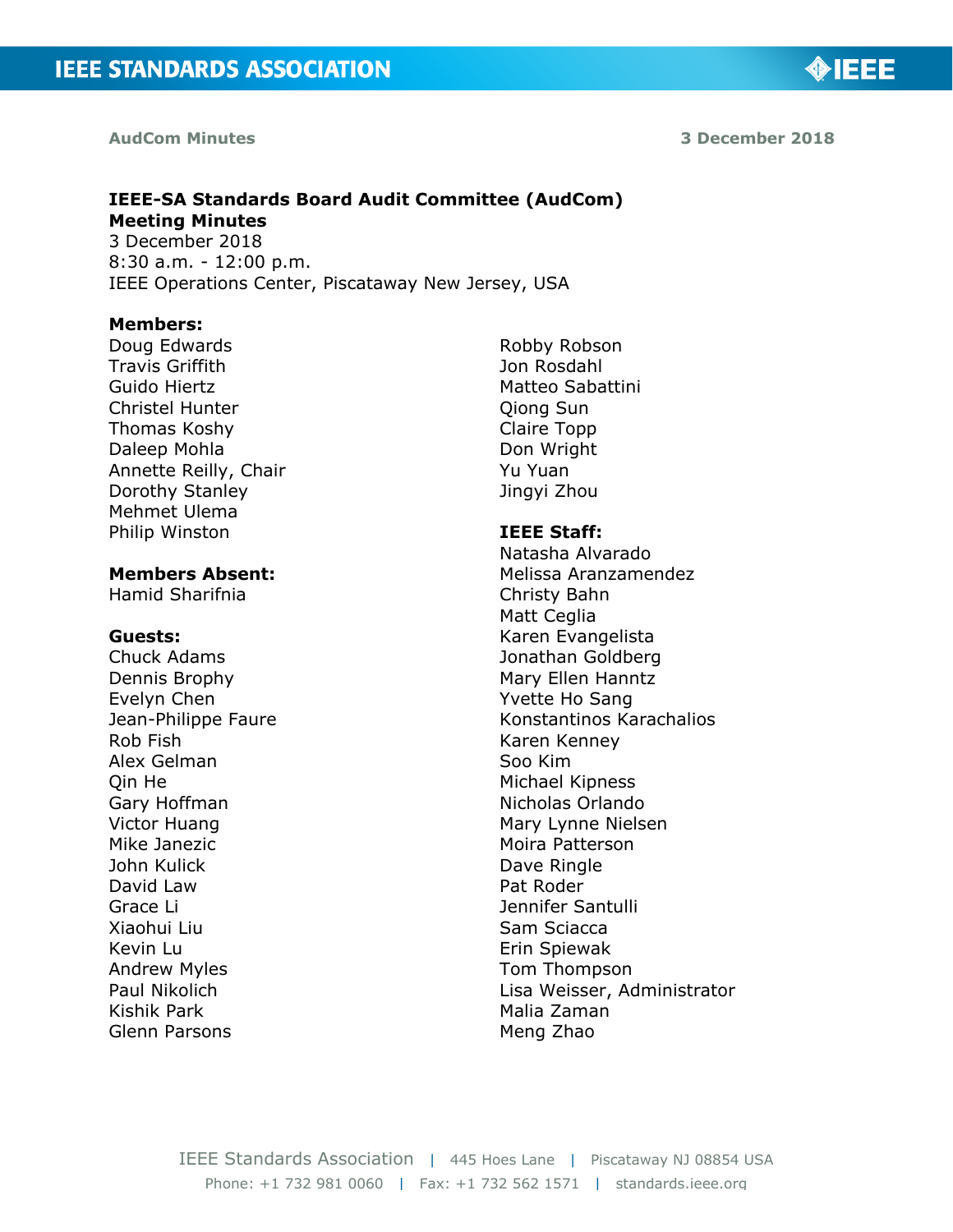## **[Unless otherwise noted, all votes are unanimous]**

### **1. CALL TO ORDER AND INTRODUCTIONS**

Chair Reilly called the meeting to order at 8:30 a.m. and there was a round of introductions.

## **2. REVIEW AND APPROVAL OF THE AGENDA**

Chair Reilly asked if there were any additions, deletions, or alterations to the published agenda. An additional topic was submitted by the SASB Phenomenon of Dominance Ad Hoc which was added as item 6.3 on the agenda.

**A motion was made to approve the 3 December 2018 AudCom meeting agenda as amended. The motion was unanimously approved.**

#### **3. APPROVAL OF MINUTES FROM THE 5 SEPTEMBER 2018 AUDCOM MEETING**

**A motion was made to approve the minutes of the 5 September 2018 AudCom meeting. The motion was unanimously approved.**

**AI: Lisa Weisser to add Daleep Mohla to the list of participants for the continuation of the 5 September 2018 meeting.**

#### **4. P&P REVIEW**

#### **4.1 Status of Continuing Sponsor P&P Review**

#### 4.1.1 C/LT - Daleep Mohla, Guido Hiertz

There are still open comments from the checklist that have not been addressed and the P&P will continue under review and move to the January 2019 AudCom agenda.

4.1.2 C/SAB - Thomas Koshy, Doug Edwards

#### **Motion: To recommend acceptance of the C/SAB P&P. Upon vote, the motion passed.**

4.1.3 PE/EM - Dorothy Stanley, Christel Hunter

#### **Motion: To recommend acceptance of the PE/EM P&P. Upon vote, the motion passed.**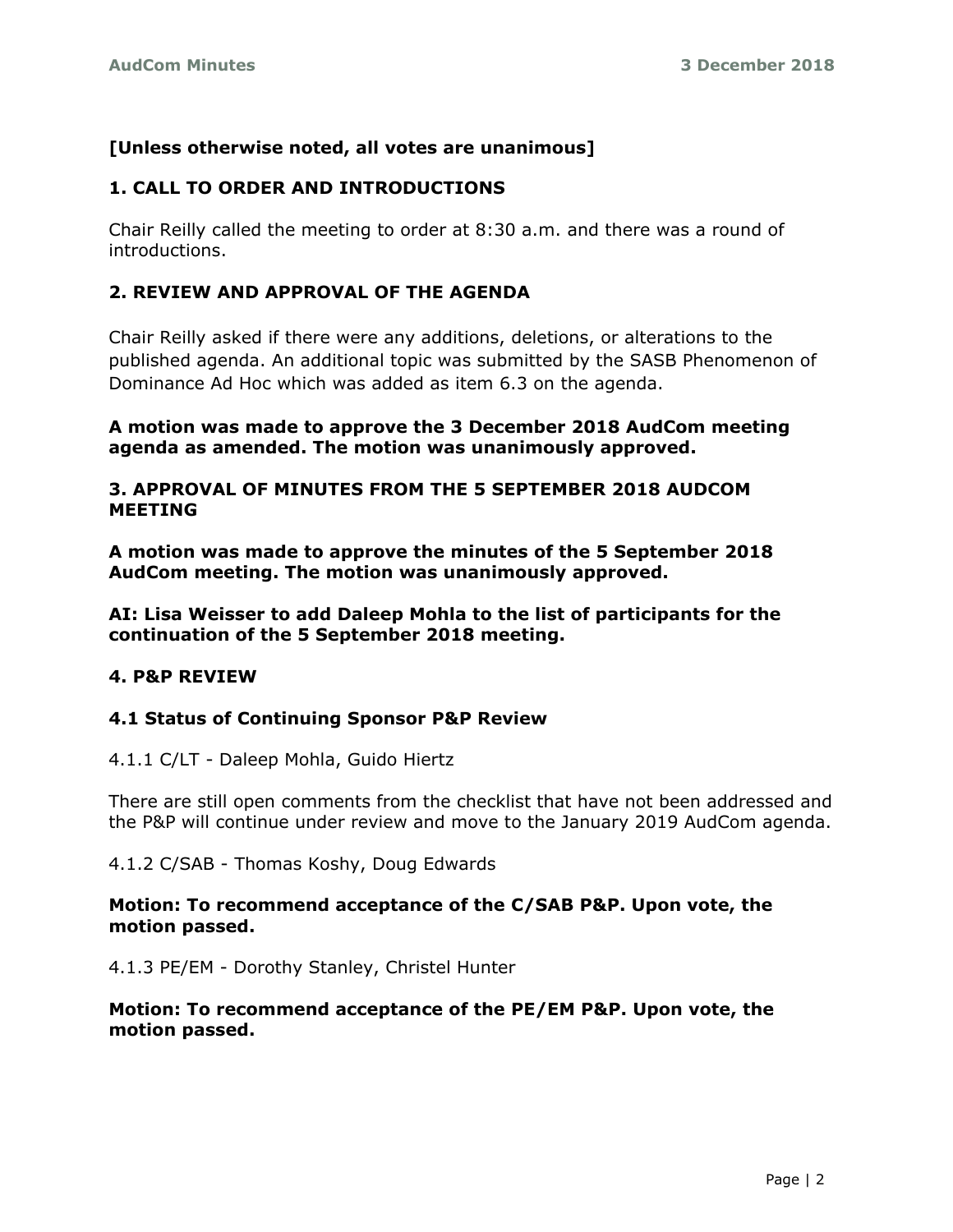### **4.2 Status of New Sponsor P&P Review**

4.2.1 BOG/CAG - Phil Winston, Daleep Mohla

There are still open comments from the checklist that have not been addressed and the P&P will continue under review and move to the January 2019 AudCom agenda.

4.2.2 CES/BSC - Guido Hiertz, Daleep Mohla

There was one remaining item on the review checklist about the Sponsor's Scope as written in the P&Ps. Following a discussion about who is responsible for determining a Sponsor's Scope, there was a vote by AudCom resulting in the P&Ps continuing under review **(5 approve, 4 disapprove [Edwards, Griffith, Stanley, Winston])**.

*NB: Following a discussion about who determines the Sponsor's Scope during the SASB meeting, the SASB voted to accept the P&Ps and recognize CES/BSC as a Sponsor. Please see documentation in the 5 December 2018 SASB minutes.*

4.2.3 CES/SC - Guido Hiertz, Travis Griffith

#### **Motion: To recommend acceptance of the CES/SC P&P. Upon vote, the motion passed.**

4.2.4 CES/VRARSC - Travis Griffith, Thomas Koshy

There is still an open comment from the checklist that has not been addressed and the P&P will continue under review and move to the January 2019 AudCom agenda. As there was a discussion about the item, there was a vote taken about this decision **(8 approve, 1 abstain [Stanley])**.

4.2.5 COM/SDB - Doug Edwards, Christel Hunter

There are still open comments from the checklist that have not been addressed and the P&P will continue under review and move to the January 2019 AudCom agenda.

4.2.6 EDS/MEMS - Phil Winston, Mehmet Ulema

The P&P document was received very close to the AudCom meeting date. The review is underway and will continue on the January 2019 AudCom agenda.

4.2.7 IAS/ICPS TBCC - Christel Hunter, Guido Hiertz

The P&P document was received very close to the AudCom meeting date. The review is underway and will continue on the January 2019 AudCom agenda.

4.2.8 PE/T&D - Dorothy Stanley, Daleep Mohla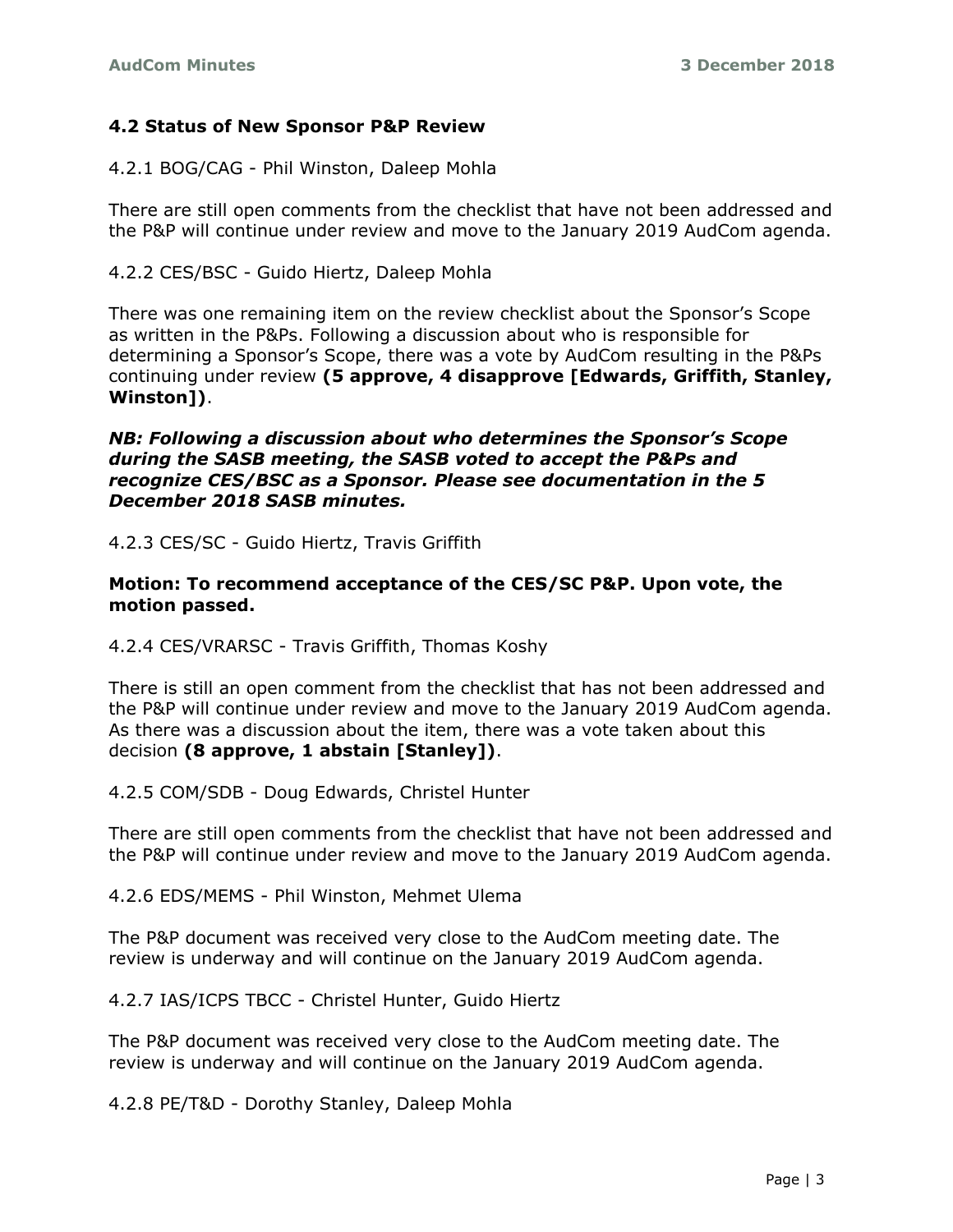There are still open comments from the checklist that have not been addressed and the P&P will continue under review and move to the January 2019 AudCom agenda.

4.2.9 PE/TR - Dorothy Stanley, Mehmet Ulema

There are still open comments from the checklist that have not been addressed and the P&P will continue under review and move to the January 2019 AudCom agenda.

### **4.3 Status of Continuing Working Group P&P Review**

4.3.1 C/DA/IP Encryption - Phil Winston, Christel Hunter

**Motion: To deem without issue the C/DA Working Group P&P. Upon vote, the motion passed. (Conditional; contingent upon staff removing the identified shading issue.)**

#### *NB: The condition has been met.*

4.3.2 EMC/SDCom/BLS (Common - all EMC/SDCom Individual Working Groups) - Mehmet Ulema, Dorothy Stanley

There are still open comments from the checklist that have not been addressed and the P&P will continue under review and move to the January 2019 AudCom agenda.

4.3.3 PE/SBLC/Transactive Energy\_P825 (Common - all PE/SBLC Individual Working Groups) - Phil Winston, Guido Hiertz

There are still open comments from the checklist that have not been addressed and the P&P will continue under review and move to the January 2019 AudCom agenda.

4.3.4 SSIT/SC/News Site Trustworthiness - Thomas Koshy, Christel Hunter

There are still open comments from the checklist that have not been addressed and the P&P will continue under review and move to the January 2019 AudCom agenda.

#### **4.4 Status of New Working Group P&P Review**

4.4.1 AES/RS/521a\_wg - Travis Griffith, Doug Edwards

There are still open comments from the checklist that have not been addressed and the P&P will continue under review and move to the January 2019 AudCom agenda.

4.4.2 C/S2ESC/EMELC-WG (Common - all C/S2ESC Individual Working Groups) - Travis Griffith, Mehmet Ulema

**Motion: To deem without issue the C/S2ESC (Common - all C/S2ESC Individual Working Groups) P&P. Upon vote, the motion passed. (Conditional; contingent upon staff making minor edit in section 1.3.)**

*NB: The condition has been met.*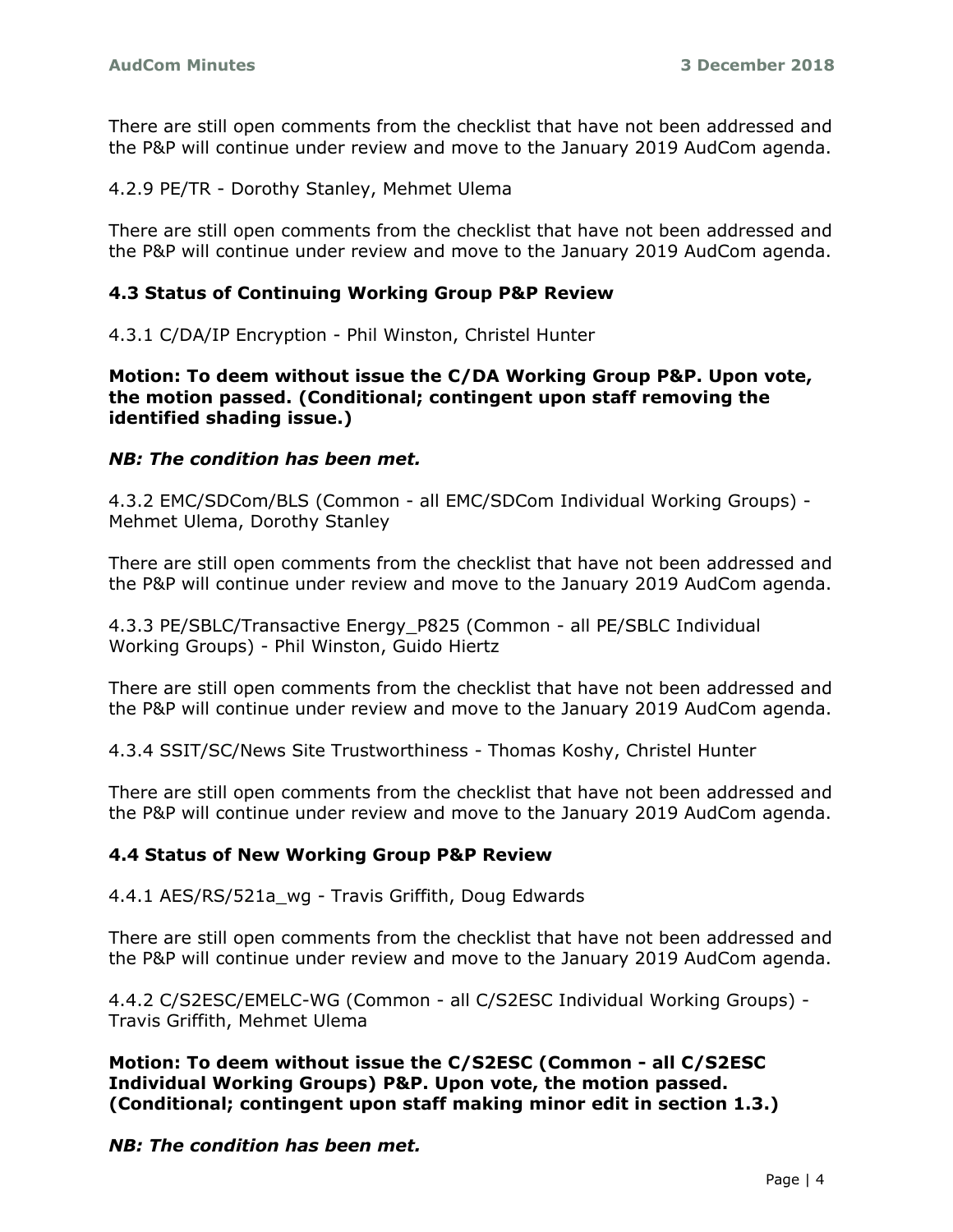4.4.3 IM/ST/CFAT (Common - all IM/ST TC-9 Individual Working Groups) - Doug Edwards, Dorothy Stanley

There are still open comments from the checklist that have not been addressed and the P&P will continue under review and move to the January 2019 AudCom agenda.

4.4.4 PHO/SC/P2065 - Dorothy Stanley, Doug Edwards

The P&P document was received very close to the AudCom meeting date. The review is underway and will continue on the January 2019 AudCom agenda.

4.4.5 RS/SC/Fail-Safe Design - Mehmet Ulema, Thomas Koshy

There are still open comments from the checklist that have not been addressed and the P&P will continue under review and move to the January 2019 AudCom agenda.

4.4.6 SEN/SC/EPS - Daleep Mohla, Phil Winston

There are still open comments from the checklist that have not been addressed and the P&P will continue under review and move to the January 2019 AudCom agenda.

#### **5. OLD BUSINESS**

#### **5.1 Action Item Review - Lisa Weisser**

Lisa Weisser reviewed the action items from prior AudCom meetings:

| <b>Action Item</b>            | <b>Status</b> | Update                             |
|-------------------------------|---------------|------------------------------------|
| 1. Lisa Weisser will provide  | Complete      | Lisa sent the draft versions to    |
| the draft recommended         |               | Chair Reilly and these were sent   |
| versions of the Conventions   |               | to AudCom mid-November.            |
| documents to AudCom.          |               |                                    |
|                               |               |                                    |
| 2. Staff to meet to determine | Complete      | Staff from Governance, Editorial,  |
| if there is a way to          |               | and IT met to discuss the          |
| retroactively apply the new   |               | feasibility of this and determined |
| terminology to the prior      |               | that it would not be realistic     |
| accepted P&Ps.                |               | with current resources. See        |
|                               |               | AudCom agenda item 5.6.            |

### **5.2 Update on Outstanding P&Ps - Chair Reilly**

Chair Reilly provided an update on the current status of outstanding Sponsor and Working Group P&Ps.

### **5.2.1 Expiring Sponsor P&Ps**

The following Sponsors with active projects whose P&Ps expire at the end of December 2018 have not submitted P&Ps to AudCom: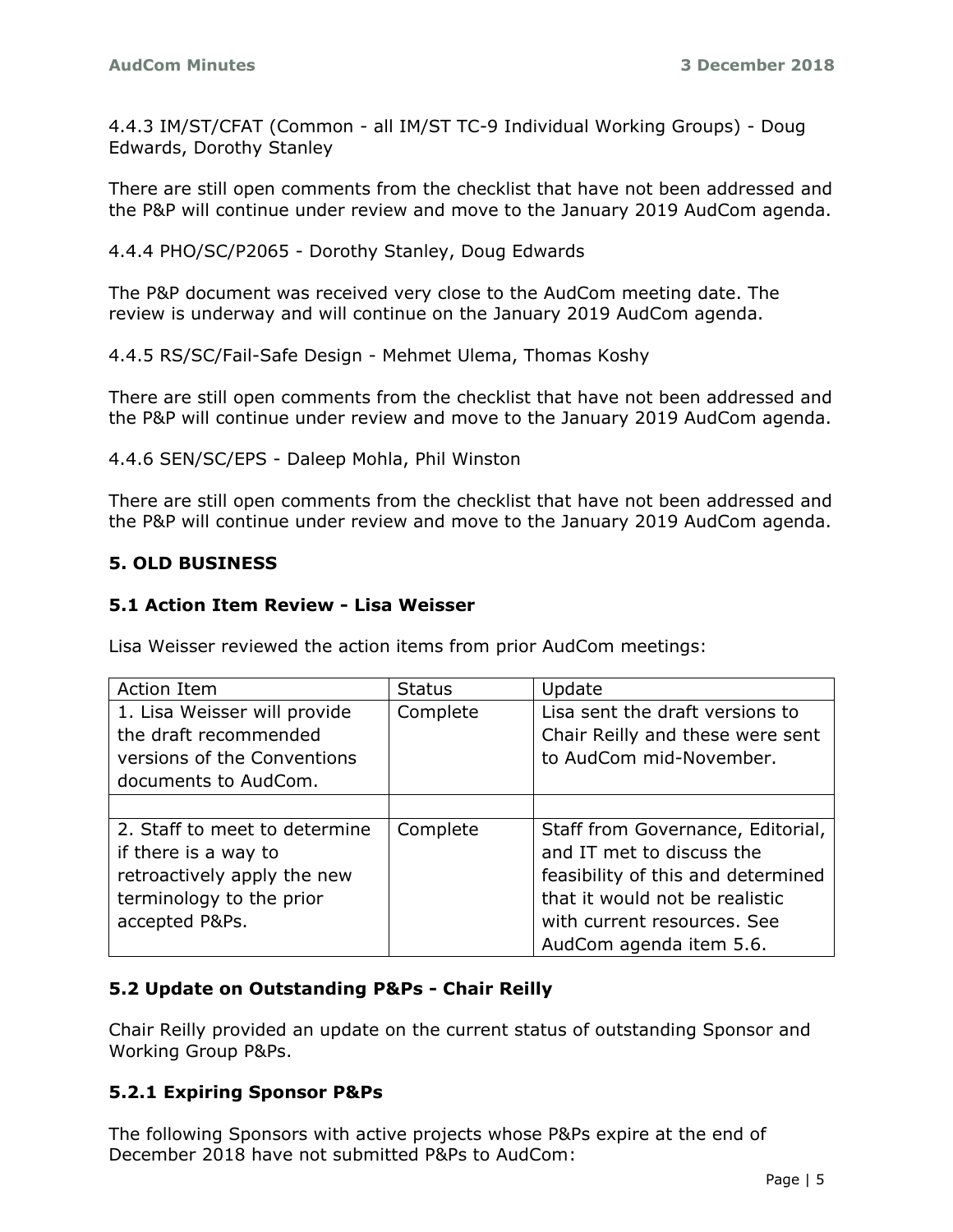DEI/SC Standards Committee PE/IC Insulated Conductors

A motion was made (Griffith) and seconded (Hunter):

**Motion: Suspend work from Standards Committees whose Sponsor P&P have expired on 31 December 2018, and whose revised P&Ps have not been received by AudCom by 28 February 2019. Upon vote, the motion passed.**

### **5.2.2 Working Group P&Ps Outstanding**

Chair Reilly reported that while there has been significant progress in reducing the list of Working Group P&Ps outstanding, there are still five Sponsors whose Sponsor P&P was accepted prior to 2018 and whose Working Group P&P have not been received:

AES/GA Gyro Accelerometer Panel (December 2016) C/CPSC Cybersecurity and Privacy Standards Committee (June 2017) C/SI Simulation Interoperability Stds Organization/Stds Activity Committee (Dec 2015) PE/ESSB Energy Storage & Stationary Battery Committee (March 2017)

SASB/SCC31 - Automatic Meter Reading and Energy Management (Sept 2016)

### *NB: As of 15 January 2019, this list has been reduced to two Sponsors: C/CPSC and PE/ESSB.*

A motion was made (Winston) and seconded (Edwards):

The motion was amended to make the date the same as the date in the motion about outstanding Sponsor P&Ps:

**Motion: Suspend work from Standards Committees whose Sponsor P&P were accepted prior to 2018 and who have not submitted current Working Group P&P to AudCom by 28 February 2019. (8 approve, 1 disapprove date change [Winston]).**

### **5.3 Ad Hoc Report - AudCom Conventions and Instructions Review - Travis Griffith**

Travis Griffith showed the recommended updates to the AudCom Conventions. He made a motion that was seconded (Koshy):

**Motion: To accept the AudCom Conventions as written. Upon vote, the motion passed.**

**AI: Lisa Weisser will post the approved Conventions on the AudCom website.**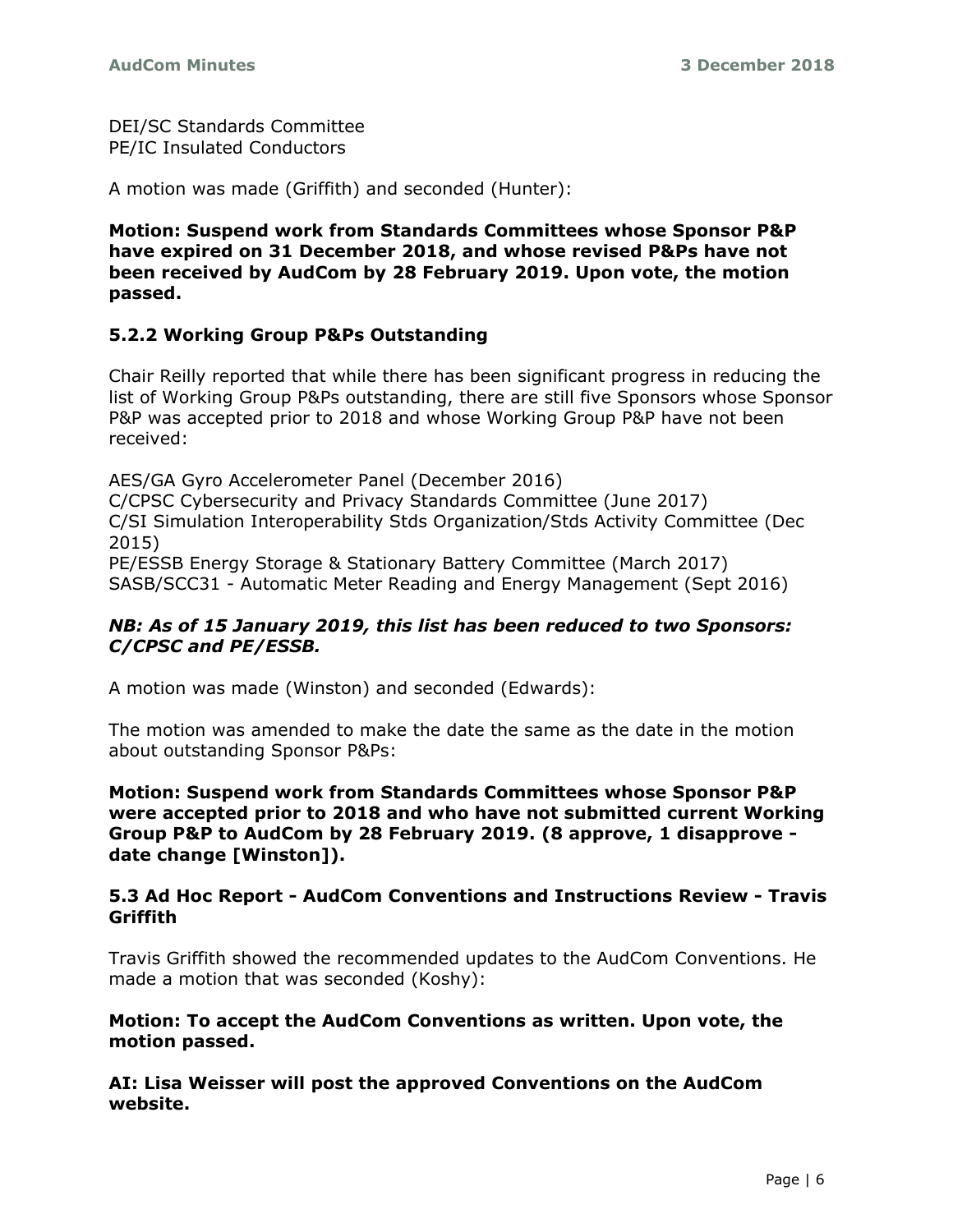The baseline instructions will continue to be reviewed as the baselines get updated in 2019.

### **5.4 Open Source Ad Hoc Report to AudCom - Dorothy Stanley**

Dorothy Stanley reminded AudCom that the SASB OSS Framework and process flow diagram was shared with AudCom in November, and that these are still IEEE confidential. She asked AudCom to review the documents.

## **5.5 SASB/SCC18 P&P (SCC Type 1 Baseline) - Christel Hunter**

Chris Hunter provided an update on the status of the SASB/SCC18 P&Ps. She received the draft document from the SASB SCC18 Oversight Committee, and sent it for a vote within SCC18. The draft document was not approved by SCC18 and will be revised in consultation with the SCC18 Oversight Committee before a recirculation within SCC18.

### **5.6 Update on the plan for implementing changes from "Sponsor" to "Standards Committee"**

Chair Reilly, along with staff, provided an update about the roll out of the Sponsor terminology changes. Higher level governance documents will be updated first, followed by changes to web pages, and if possible, a minimal text notification in myProject to help clarify that the terminology has been changed. There will be a notice on the AudCom baselines web page regarding new terminology applicability for existing P&P. The 2019 P&P baselines will include the new terminology. After a discussion, it was agreed that changes to existing P&P will not be applied retroactively. P&P submitted in 2019 can continue to use "Sponsor" terminology during the transition before the full switch has been made to the new approved 2019 baselines.

### **5.7 2019 Baseline Updates - Chair Reilly**

Chair Reilly reported that the AudCom baseline documents will be updated in 2019 and a comment spreadsheet has been set up in iMeet Central. Some changes have already been suggested by AudCom members, staff, and other committees. Prompt action was requested to change templates to use Standards Committee rather than Sponsor. Chair Reilly encouraged everyone to note potential issues and forward them to staff and/or AudCom.

New language was presented with regard to Dominance that will be incorporated in the next version of the baselines. (See agenda item 6.3)

Staff enhancements to PAR Study Group Guidelines may also be incorporated into the next version of the baselines. (See agenda item 6.2)

# **6. NEW BUSINESS**

### **6.1 Request for Sponsor Recognition**